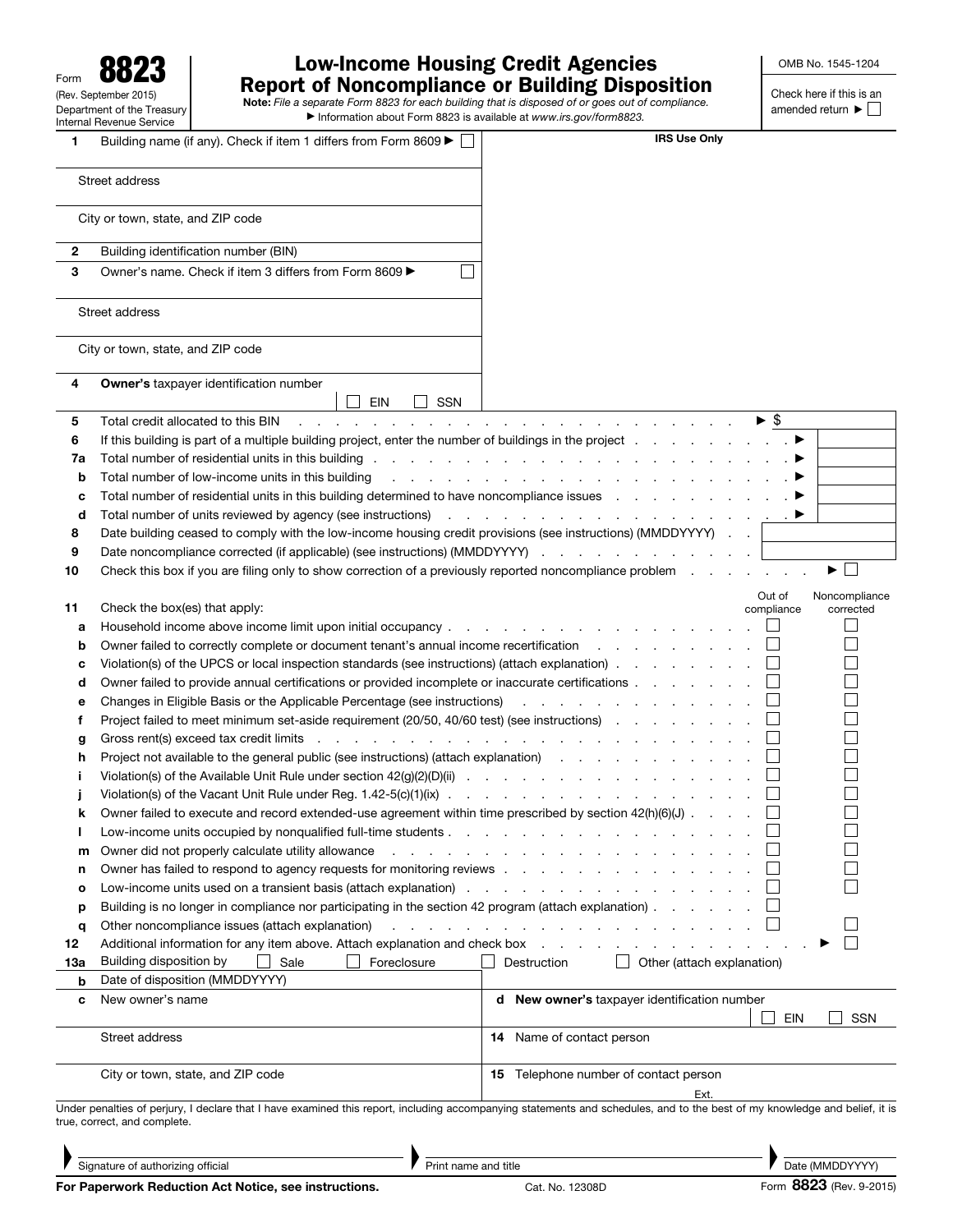### General Instructions

Section references are to the Internal Revenue Code unless otherwise noted.

**Future developments.** For the latest information about developments related to Form 8823 and its instructions, such as legislation enacted after they were published, go to *www.irs.gov/form8823.*

#### Purpose of Form

Housing credit agencies use Form 8823 to fulfill their responsibility under section 42(m)(1)(B)(iii) to notify the IRS of noncompliance with the low-income housing tax credit provisions or any building disposition.

The housing credit agency should also give a copy of Form 8823 to the owner(s).

#### Who Must File

Any authorized housing credit agency that becomes aware that a low-income housing building was disposed of or is not in compliance with the provisions of section 42 must file Form 8823.

#### When To File

File Form 8823 no later than 45 days after (a) the building was disposed of or (b) the end of the time allowed the building owner to correct the condition(s) that caused noncompliance. For details, see Regulations section 1.42-5(e).

#### Where To File

File Form 8823 with the:

Department of the Treasury Internal Revenue Service Center Philadelphia, PA 19255-0549

## Specific Instructions

Amended return. If you are filing an amended return to correct previously reported information, check the box at the top of page 1.

**Item 2.** Enter the building identification number (BIN) assigned to the building by the housing credit agency as shown on Form 8609.

Items 3, 4, 13c, and 13d. If there is more than one owner (other than as a member of a pass-through entity), attach a schedule listing the owners, their addresses, and their taxpayer identification numbers. Indicate whether each owner's taxpayer identification number is an employer identification number (EIN) or a social security number (SSN).

Both the EIN and the SSN have nine digits. An EIN has two digits, a hyphen, and seven digits. An SSN has three digits, a hyphen, two digits, a hyphen, and four digits, and is issued only to individuals.

Item 7d. "Reviewed by agency" includes physical inspection of the property, tenant file inspection, or review of documentation submitted by the owner.

Item 8. Enter the date that the building ceased to comply with the low-income housing credit provisions. If there are multiple noncompliance issues, enter the

date for the earliest discovered issue. Do not complete item 8 for a building disposition. Instead, skip items 9 through 12, and complete item 13.

Item 9. Enter the date that the noncompliance issue was corrected. If there are multiple issues, enter the date the last correction was made.

**Item 10.** Do not check this box unless the sole reason for filing the form is to indicate that previously reported noncompliance problems have been corrected.

Items 11a to 11p. Check only the "out of compliance" box if the issue causing the noncompliance remains uncorrected at the end of the correction period. Check both the "out of compliance" and "noncompliance corrected" boxes if the noncompliance was corrected within the correction period. Check only the "noncompliance corrected" box if the noncompliance was previously reported to the IRS on a separate Form 8823.

**Item 11c.** Housing credit agencies must use either (a) the local health, safety, and building codes (or other habitability standards) or (b) the Uniform Physical Condition Standards (UPCS) (24 C.F.R. section 5.703) to inspect the project, but not in combination. The UPCS does not supersede or preempt local codes. Thus, if a housing credit agency using the UPCS becomes aware of any violation of local codes, the agency must report the violation. Attach a statement describing either (a) the deficiency and its severity under the UPCS, i.e., minor (level 1), major (level 2), and severe (level 3) or (b) the health, safety, or building violation under the local codes. The Department of Housing and Urban Development's Real Estate Assessment Center has developed a comprehensive description of the types and severities of deficiencies entitled "Revised Dictionary of Deficiency Definitions" found at *www.hud.gov*. Under Regulations section 1.42-5(e)(3), report all deficiencies to the IRS whether or not the noncompliance or failure to certify is corrected at the time of inspection.

Item 11d. Report the failure to provide annual certifications or the provision of certifications that are known to be incomplete or inaccurate as required by Regulations section 1.42-5(c). As examples, report a failure by the owner to include a statement summarizing violations (or copies of the violation reports) of local health, safety, or building codes; report an owner who provided inaccurate or incomplete statements concerning corrections of these violations.

Item 11e. For buildings placed in service before July 31, 2008, report any federal grant made with respect to any building or the operation thereof during any tax year in the compliance period. For buildings placed in service after July 30, 2008, report any federal grant used to finance any costs that were included in the eligible basis of any building. Report changes in common areas which become commercial, when fees are charged for facilities, etc. In addition, for buildings placed in service before July 31, 2008, report any below market federal loan or any obligation the interest on which is exempt from tax under section 103 that is or was used (directly or indirectly) with respect to the building or its operation during the compliance period and that was not taken into account when determining eligible basis at the close of the first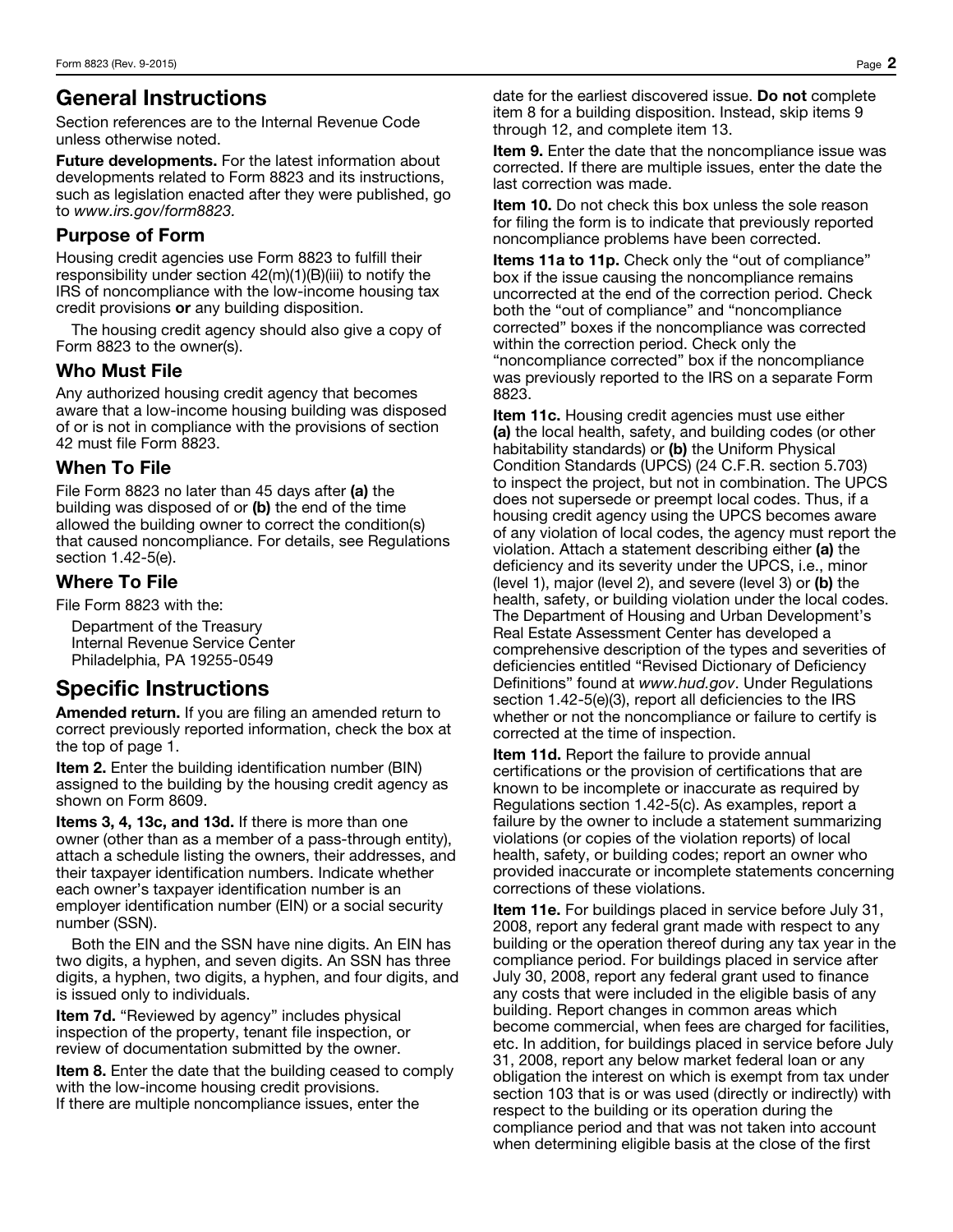year of the credit period. For buildings placed in service after July 30, 2008, report any obligation the interest on which is exempt from tax under section 103 that is or was used (directly or indirectly) with respect to the building or its operation during the compliance period and that was not taken into account when determining eligible basis at the close of the first year of the credit period.

Item 11f. Failure to satisfy the minimum set-aside requirement for the first year of the credit period results in the permanent loss of the entire credit.

Failure to maintain the minimum set-aside requirement for any year after the first year of the credit period results in recapture of previously claimed credit and no allowable credit for that tax year. No low-income housing credit is allowable until the minimum set-aside is restored for a subsequent tax year.

Item 11h. All units in the building must be for use by the general public (as defined in Regulations section 1.42-9 and further clarified in section 42(g)(9)), including the requirement that no finding of discrimination under the Fair Housing Act occurred for the building. Low-income housing credit properties are subject to Title VIII of the Civil Rights Act of 1968, also known as the Fair Housing Act. The Act prohibits discrimination in the sale, rental, and financing of dwellings based on race, color, religion, sex, national origin, familial status, and disability. See 42 U.S.C.A. sections 3601 through 3619.

It also mandates specific design and construction requirements for multifamily housing built for first occupancy after March 13, 1991, in order to provide accessible housing for individuals with disabilities. The failure of low-income housing credit properties to comply with the requirements of the Fair Housing Act will result in the denial of the low-income housing tax credit on a per-unit basis.

Individuals with questions about the accessibility requirements can obtain the Fair Housing Act Design Manual through *www.huduser.org.*

Item 11i. The owner must rent to low-income tenants all comparable units that are available or that subsequently become available in the same building in order to continue treating the over-income unit(s) as a low-income unit. All units affected by a violation of the available unit rule may not be included in qualified basis. When the percentage of low-income units in a building again equals the percentage of low-income units on which the credit is based, the full availability of the credit is restored. Thus, only check the "Noncompliance corrected" box when the percentage of low-income units in the building equals the percentage on which the credit is based.

**Item 11k.** Section 42(h)(6) requires owners of tax credit properties to enter into an extended use agreement with the state agency that allocated the credits to the project. Building owners must agree to a long-term commitment beginning on the first day of the 15-year compliance period and ending on the later of (1) the date specified by the state agency in the agreement or (2) the date which is 15 years after the close of the 15-year compliance period.

The extended use agreement must (1) specify that the applicable fraction for the building for each year in the extended use period will not be less than the applicable fraction specified in the extended use agreement and prohibit the eviction or the termination of tenancy (other than for good cause) of an existing tenant of any lowincome unit, or any increase in the gross rent with respect to such unit not otherwise permitted under section 42, (2) allow individuals (whether prospective, present, or former occupants) who meet the income limitations applicable to the building under section 42(g) the right to enforce in state court the requirements and prohibitions under section 42(h)(6)(B)(i) throughout the extended use period, (3) prohibit the disposition to any person of any portion of the building unless all of the building is disposed of to that person, (4) prohibit the refusal to lease to section 8 voucher holders because of the status of the prospective tenant as such a holder, and (5) provide that the agreement is binding on all successors of the taxpayer. The extended use agreement must be recorded as a restrictive covenant with respect to the property under state law.

Noncompliance should be reported if an extended use agreement is not executed and recorded as a restrictive covenant with respect to the property under state law or the owner failed to correct the noncompliance within the one-year correction period provided by section 42(h)(6)(J). The one-year correction period begins when the agency notifies the owner in writing that an extended use agreement is not recorded as a restrictive covenant with respect to the property under state law. A copy of the notification letter should be included as an attachment to Form 8823 when filed with the IRS.

Item 11q. Check this box for noncompliance events other than those listed in 11a through 11p. Attach an explanation. For projects with allocations from the nonprofit set-aside under section 42(h)(5), report the lack of material participation by a non-profit organization (i.e., regular, continuous, and substantial involvement) that the housing credit agency learns of during the compliance period.

Paperwork Reduction Act Notice. We ask for the information on this form to carry out the Internal Revenue laws of the United States. You are required to give us the information. We need it to ensure that you are complying with these laws and to allow us to figure and collect the right amount of tax.

You are not required to provide the information requested on a form that is subject to the Paperwork Reduction Act unless the form displays a valid OMB control number. Books or records relating to a form or its instructions must be retained as long as their contents may become material in the administration of any Internal Revenue law. Generally, tax returns and return information are confidential, as required by section 6103.